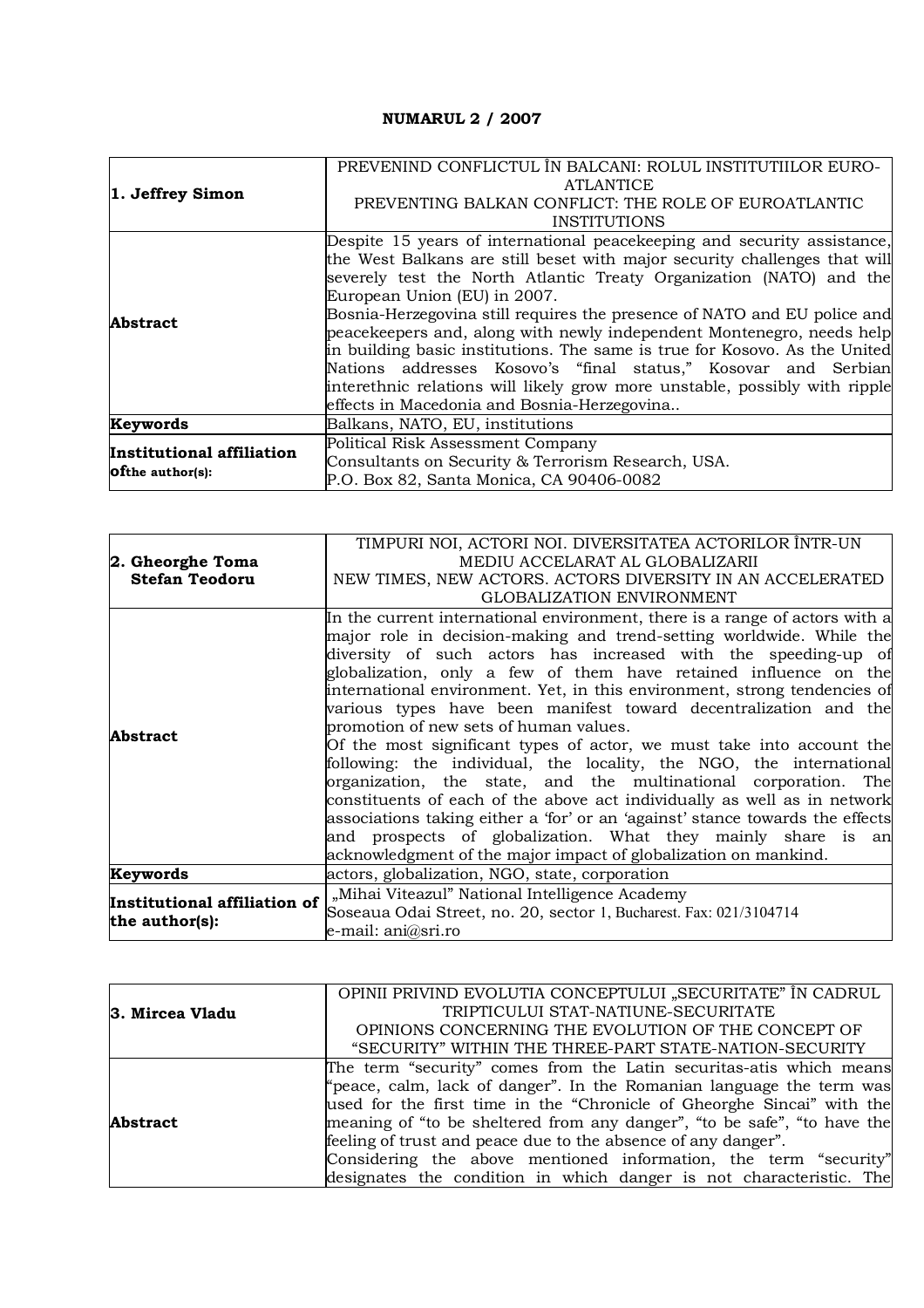|                | characteristics of security are, as a rule, protection, defense,              |
|----------------|-------------------------------------------------------------------------------|
|                | independence, etc.                                                            |
|                | As a conclusion the term "security" designates the premises and               |
|                | circumstances which determine the feeling or condition generating trust,      |
|                | peace, protection, defense in front of the danger, but also the measures      |
|                | which prevent the occurrence of danger.                                       |
| Keywords       | security, state, nation, peace                                                |
|                | Scoala de Aplicatie pentru Unitati Sprijin de Lupta "General Eremia           |
|                | <b>Institutional affiliation of</b> Grigorescu", SIBIU str. Avrig nr. $2 - 4$ |
| the author(s): | Telefon: 0744.358.239 sau 0269 / 210.545                                      |
|                | E-mail: magazine.studiasecuritatis@ulbsibiu.ro                                |

| 4. Viorel Veliscu                              | PROBLEME JURIDICE CONTROVERSATE ÎN LEGATURA CU GRUPURILE<br>MINORITARE SI PROTECTIA LOR |
|------------------------------------------------|-----------------------------------------------------------------------------------------|
|                                                | CONTROVERSIAL LEGAL PROBLEMS RELATED TO MINORITY GROUPS                                 |
|                                                | AND THEIR PROTECTION                                                                    |
|                                                | The individual is, by nature, a social human being and relates to the                   |
|                                                | other individuals and to the society, in general; the society provides the              |
|                                                | environment where the individual develops itself as "every person has its               |
| Abstract                                       | own statute that encompasses the set of rights the society offers and                   |
|                                                | requires."[1] The concept of human rights came out from the development                 |
|                                                | of the humanistic ideas. Chronologically, we may position it in the                     |
|                                                | Antiquity. Pericle (490 – 492 b. H.) stated that by the laws everybody is               |
|                                                | equal; depending on the way one distinguishes himself, he gains                         |
|                                                | advantages.[2]                                                                          |
|                                                | New opinions have appeared in time, generated by the evolution of the                   |
|                                                | society, the political and legal changes, the philosophical theories.                   |
| Keywords                                       | human rights, minority, group, protection                                               |
| Institutional affiliation of<br>the author(s): | "Lucian Blaga" University of Sibiu, Faculty of Political Sciences,                      |
|                                                | International Relations and European Studies                                            |
|                                                | 550324-Sibiu, Calea Dumbravii nr. 34, et. II, cam. 11 sau 25                            |
|                                                | Tel.: 0040/269/422169; Fax: 0040/269/422169 int. 140                                    |
|                                                | E-mail: magazine.studiasecuritatis@ulbsibiu.ro                                          |

| 5. Adrian Filip | TERORISMUL INTERNATIONAL, FLAGEL AL LUMII CONTEMPORANE<br>INTERNATIONAL TERRORISM: A CONTEMPORARY WORLD SCOURGE                                                                                                                                                                                                                                                                                                                                                                                                                                                                                                                                                                                                                                                   |
|-----------------|-------------------------------------------------------------------------------------------------------------------------------------------------------------------------------------------------------------------------------------------------------------------------------------------------------------------------------------------------------------------------------------------------------------------------------------------------------------------------------------------------------------------------------------------------------------------------------------------------------------------------------------------------------------------------------------------------------------------------------------------------------------------|
| <b>Abstract</b> | The dawn of the third millennium has marked the opening up of new<br>scientific, technical or informational horizons, as well as a series of<br>unprecedented threats against world peace, stability and order.<br>One of the new types of aggression aimed nowadays at national security is<br>terrorism – vehicle of external social danger that might decisively affect<br>further development of contemporary society.<br>The tragic events of September 11, 2001 that shocked the United States<br>of America, have had a profound impact on further evolution of<br>contemporary human society, and the also represent indubitable proof<br>that international terrorism is a serious threat against global security, a<br>defiance of peace and democracy. |
| Keywords        | terrorism, aggression, global security                                                                                                                                                                                                                                                                                                                                                                                                                                                                                                                                                                                                                                                                                                                            |
|                 | INSPECTORATUL DE POLITIE JUDETEAN SIBIU                                                                                                                                                                                                                                                                                                                                                                                                                                                                                                                                                                                                                                                                                                                           |
|                 | <b>Institutional affiliation of</b> ADRESA: str. Revolutiei nr. 4-6; Telefon: 0040 / 269 / 216262, 208204,                                                                                                                                                                                                                                                                                                                                                                                                                                                                                                                                                                                                                                                        |
| the author(s):  | 208211; fax: 0040 / 269 / 210591;                                                                                                                                                                                                                                                                                                                                                                                                                                                                                                                                                                                                                                                                                                                                 |
|                 | E-mail: magazine.studiasecuritatis@ulbsibiu.ro                                                                                                                                                                                                                                                                                                                                                                                                                                                                                                                                                                                                                                                                                                                    |

**6. Lucian Tarnu | IDEALURI SI VIZIUNI TRANSNATIONALE. NATIUNEA STAT, CETATENIA**